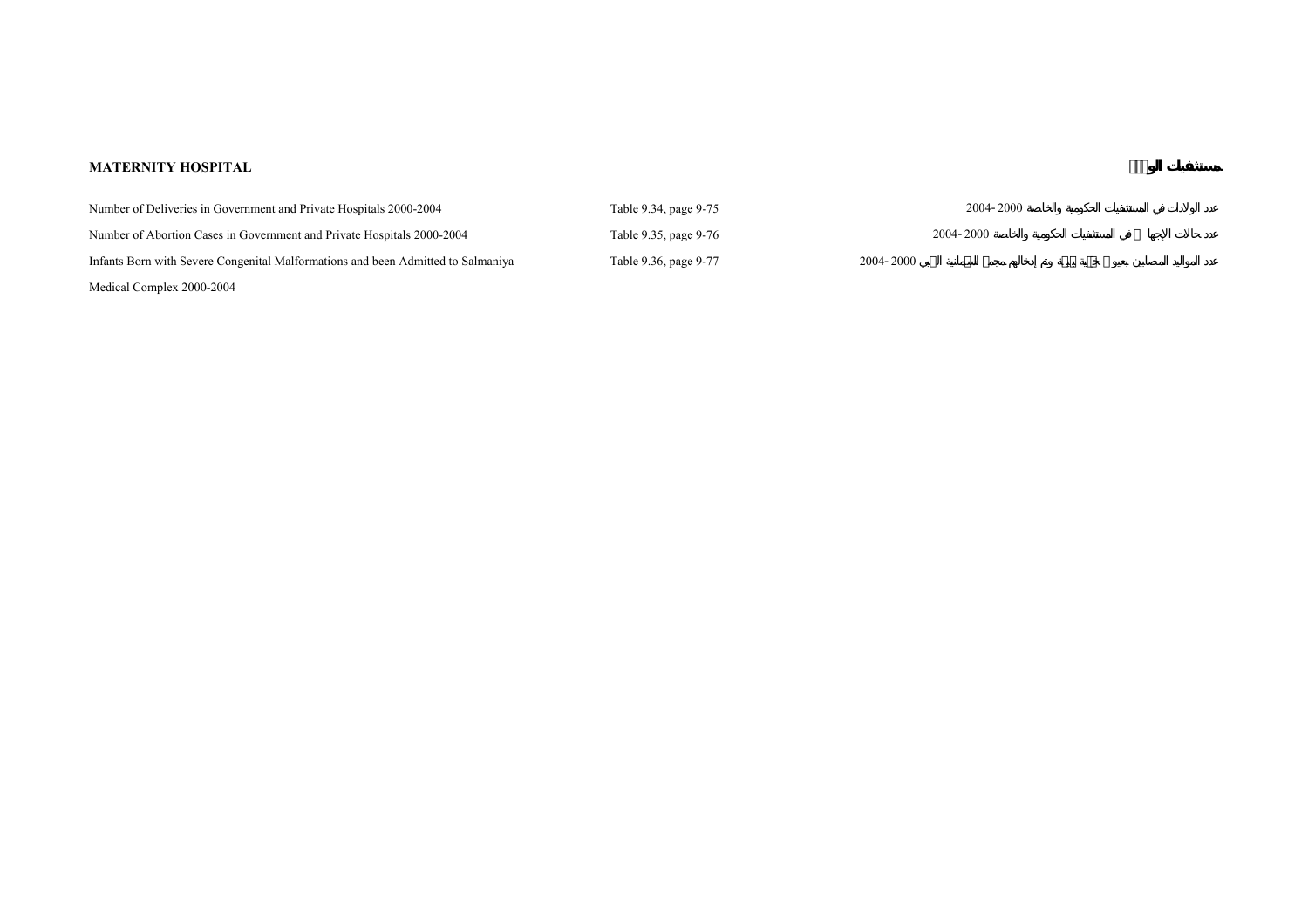<span id="page-1-0"></span>

| <b>Description</b>           | 2004   | 2003   | 2002   | 2001      | 2000      |
|------------------------------|--------|--------|--------|-----------|-----------|
| <b>Government Hospitals</b>  | 13,743 | 13,676 | 12,870 | 12,757    | 12,825    |
| Ministry of Health Hospitals | 10,861 | 10,898 | 10,376 | 10,305    | 10,329    |
| Military Hospital            | 2,882  | 2,778  | 2,494  | 2,452     | 2,496     |
| <b>Private Hospitals</b>     | 1,043  | 787    | 618    | 646       | 688       |
| International Hospital       | 193    | 199    | 160    | 148       | 168       |
| American Mission Hospital    | 408    | 296    | 311    | 358       | 383       |
| Awali Hospital               | 107    | 114    | 110    | 130       | 137       |
| Ibn Al-Nafees Hospital       | 101    | 76     | 36     | 10        | <b>NA</b> |
| Bahrain Specialist Hospital* | 234    | 102    | 1      | <b>NA</b> | <b>NA</b> |
| <b>Total</b>                 | 14,786 | 14,463 | 13,488 | 13,403    | 13,513    |

Prote: The table provides information about deliveries not<br>
births – a delivery may include one or more births (twins etc.).<br>
For information about births, refer to "Vital Statistics" chapter.<br>
\* Bahrain Specialist Hospita births – a delivery may include one or more births (twins etc.). For information about births, refer to "Vital Statistics" chapter.

*\* Bahrain Specialist Hospital officially opened in October 2002.* . *2002* : *\**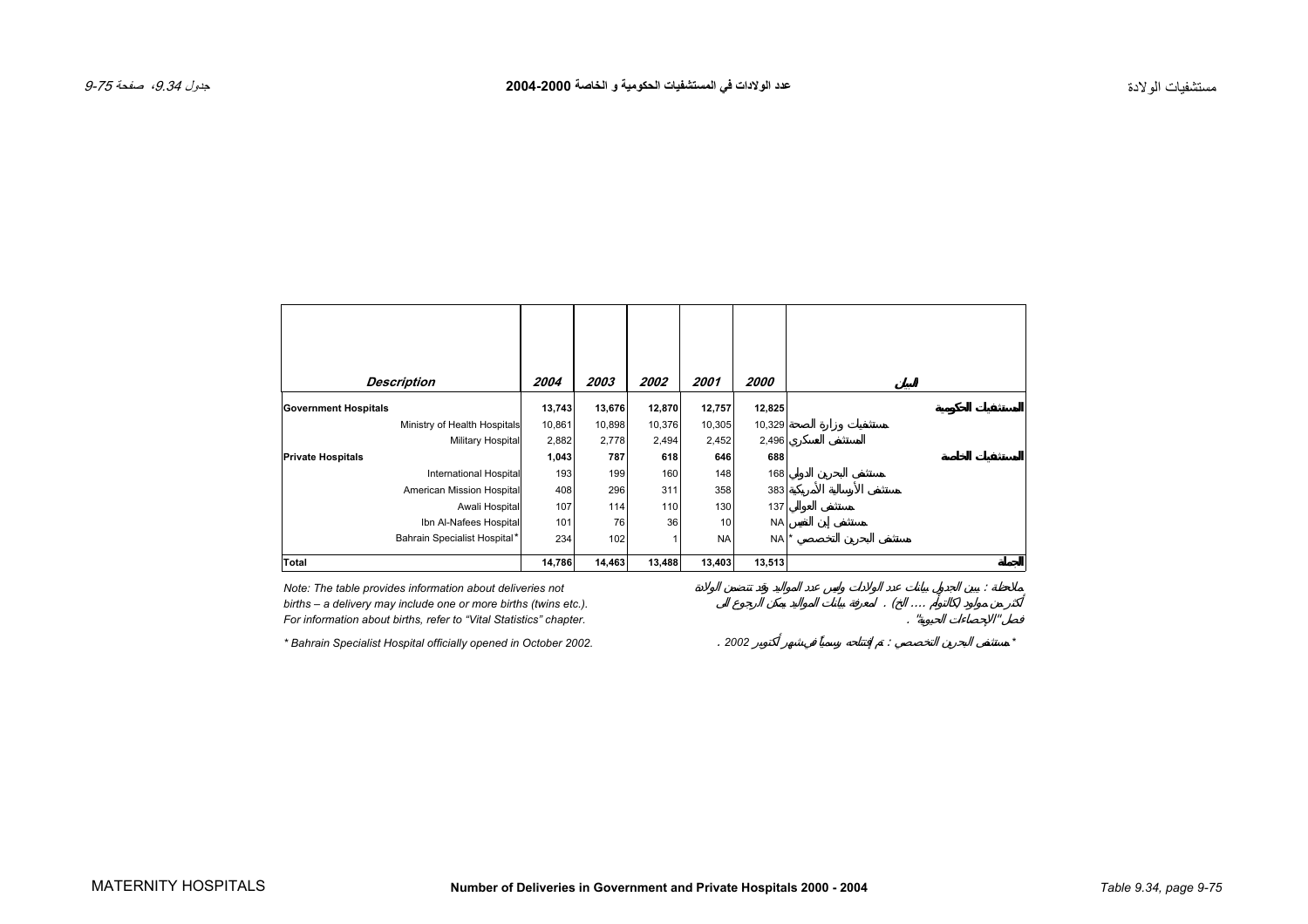<span id="page-2-0"></span>

| <b>Description</b>                 | 2004  | 2003  | 2002  | 2001      | 2000      |
|------------------------------------|-------|-------|-------|-----------|-----------|
| <b>Government Hospitals</b>        | 1,373 | 1,500 | 3,991 | 2,151     | 2,055     |
| Ministry of Health Hospitals       | 1,125 | 1,141 | 3,645 | 1,877     | 1,768     |
| Military Hospital                  | 248   | 359   | 346   | 274       | 287       |
| <b>Private Hospitals</b>           | 132   | 130   | 114   | 14        | 4         |
| <b>International Hospital</b>      | 2     | 2     |       | 10        | 4         |
| American Mission Hospital          | 33    | 47    | 83    | $\cdots$  |           |
| Awali Hospital                     | 7     |       | 3     |           |           |
| Ibn Al-Nafees Hospital             | 40    | 50    |       | 4         | <b>NA</b> |
| <b>Bahrain Specialist Hospital</b> | 50    | 24    | 27    | <b>NA</b> | <b>NA</b> |
| Total                              | 1,505 | 1,630 | 4,105 | 2,165     | 2,059     |